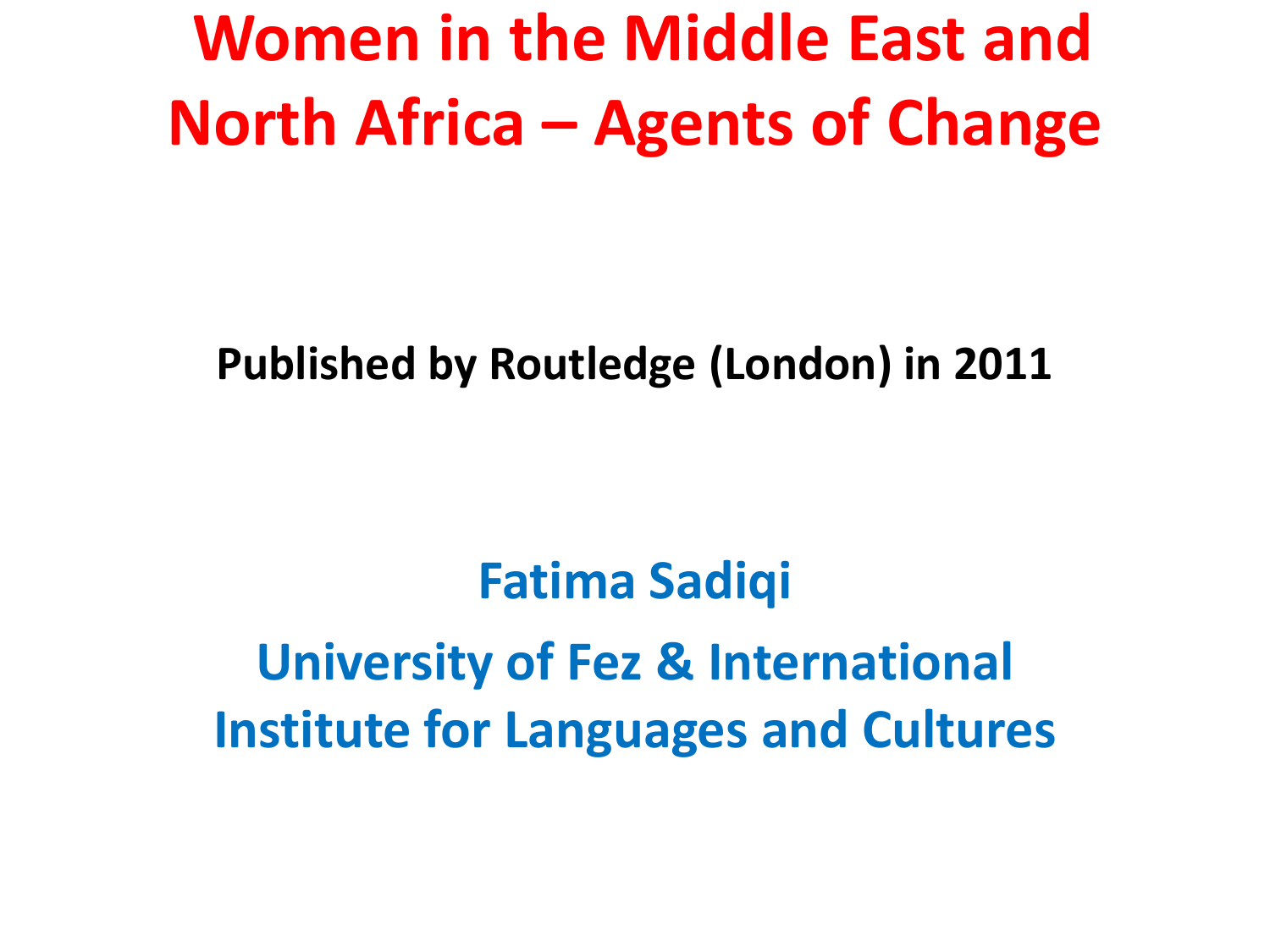# **Key Findings and Recommendations**

- The book examines the position of women in the contemporary MENA region.
- Although culturally diverse, this region shares many commonalities with relation to women that are strong, deep, and pervasive:

- a space-based patriarchy,

-a culturally strong sense of religion,

-a smooth co-existence of tradition and modernity,

-a transitional stage in development,

-multilingualism/multiculturalism.

• The book addresses 5 major aspects of women's agency: political agency; civil society activism; legal reform; cultural and social agencies; religious and symbolic agencies.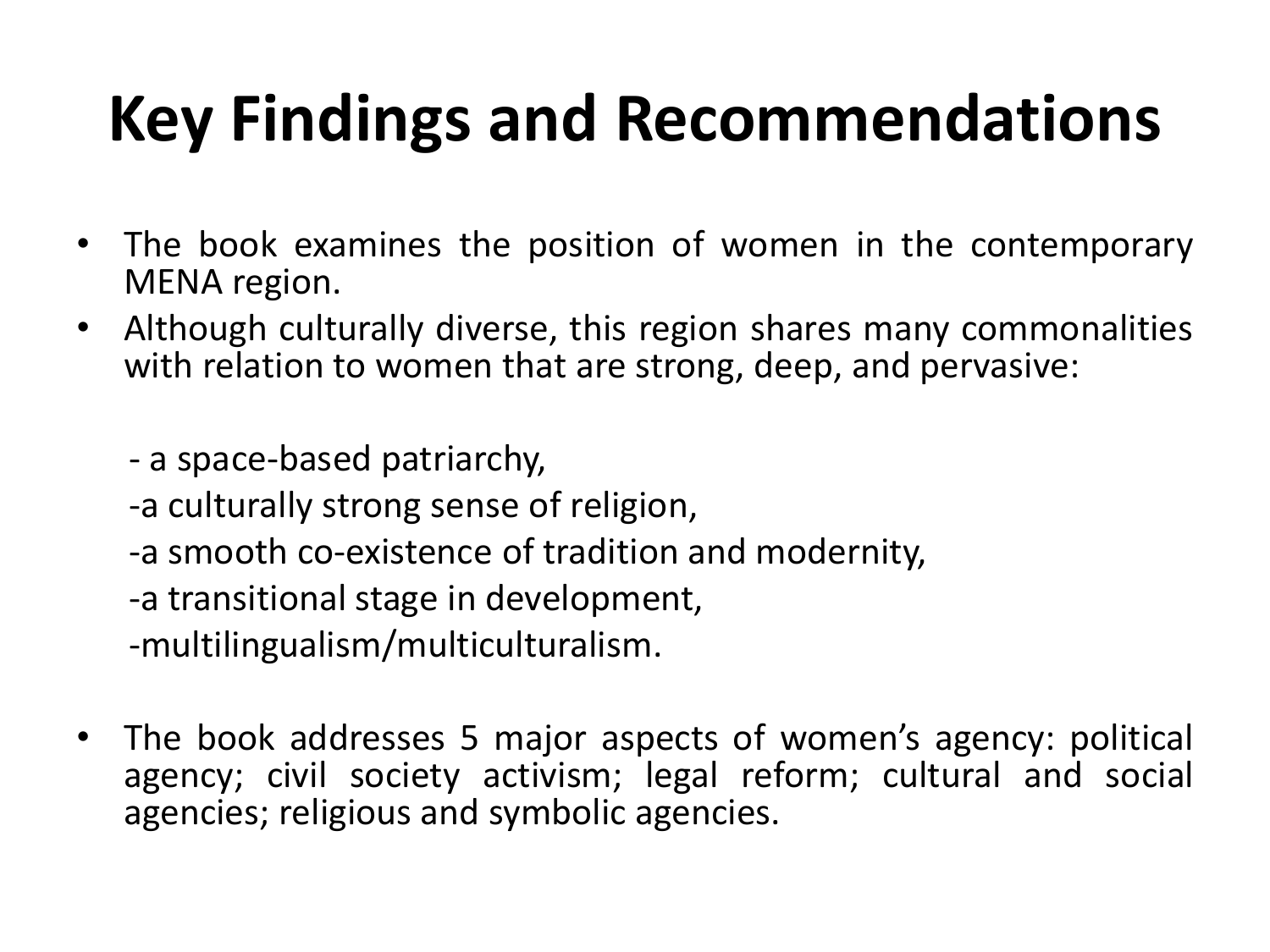### **Political Agency, Activism & Economy**

- Although the overall political context in the MENA region is not favourable to women's empowerment, women managed to secure seats in the parliament and local municipalities, fight for and evaluate the quota system, and maintain integrity.
- In the last decade, women have been appointed as cabinet ministers, diplomats, and judges.
- Women introduced values in politics: less corruption, accountability, respect of people in spite of social challenges and stereotypes.
- Instrumental in the mobilizing and lobbying phases of political change
- They are dexterous in policy-making
- Women's activism in the region has been instrumental in the pressure for democracy: the issue of women's rights is gaining prominence in policy debates
- This activism has also resulted in the region's progress at the economic level: women's increasing role in informal economy has saved many households.
- By linking social and economic development to women's rights, women's activism presents women's demands as "society's demands". In so doing, womene have managed to attract the attention not only of human rights organizations but also of decision-makers in the region.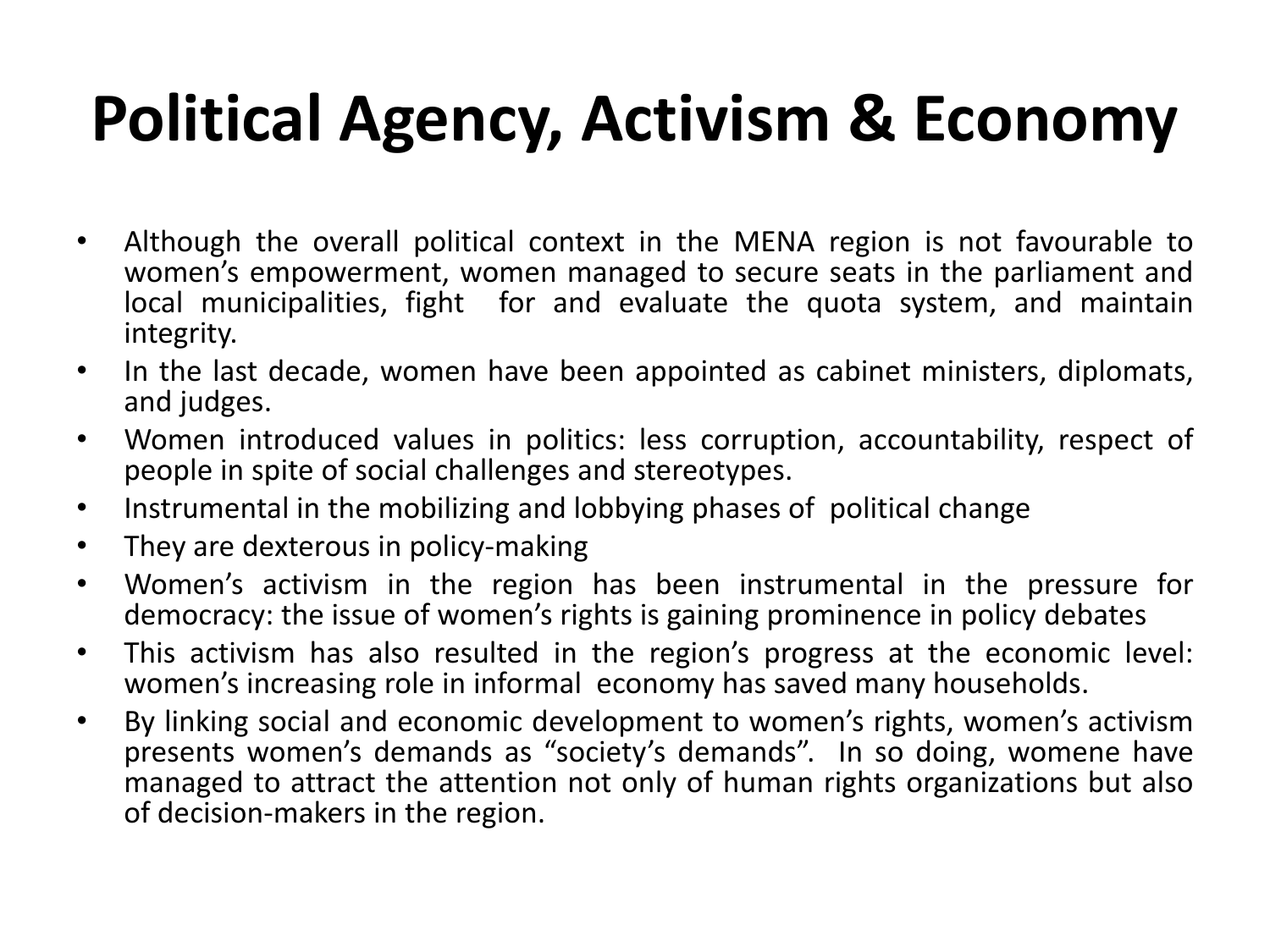# **Legal Reform**

- Demands for legal reforms have constituted the backbone of feminist movements in the MENA region. Such movements have secured the support of democratic men and enlightened religious scholars.
- Women in the region have always been aware of the following fact: Judges' decisions are driven more by laws than constitutional rights. That means that through legislation, women can decide the real reach of constitutional reforms.
- Women are conscious that their judicial status in the family is linked to demands for democracy and full citizenship.
- Women's fight for legal rights moves national debates from the realm of ideology to the realm to action-taking. Morocco is a good example.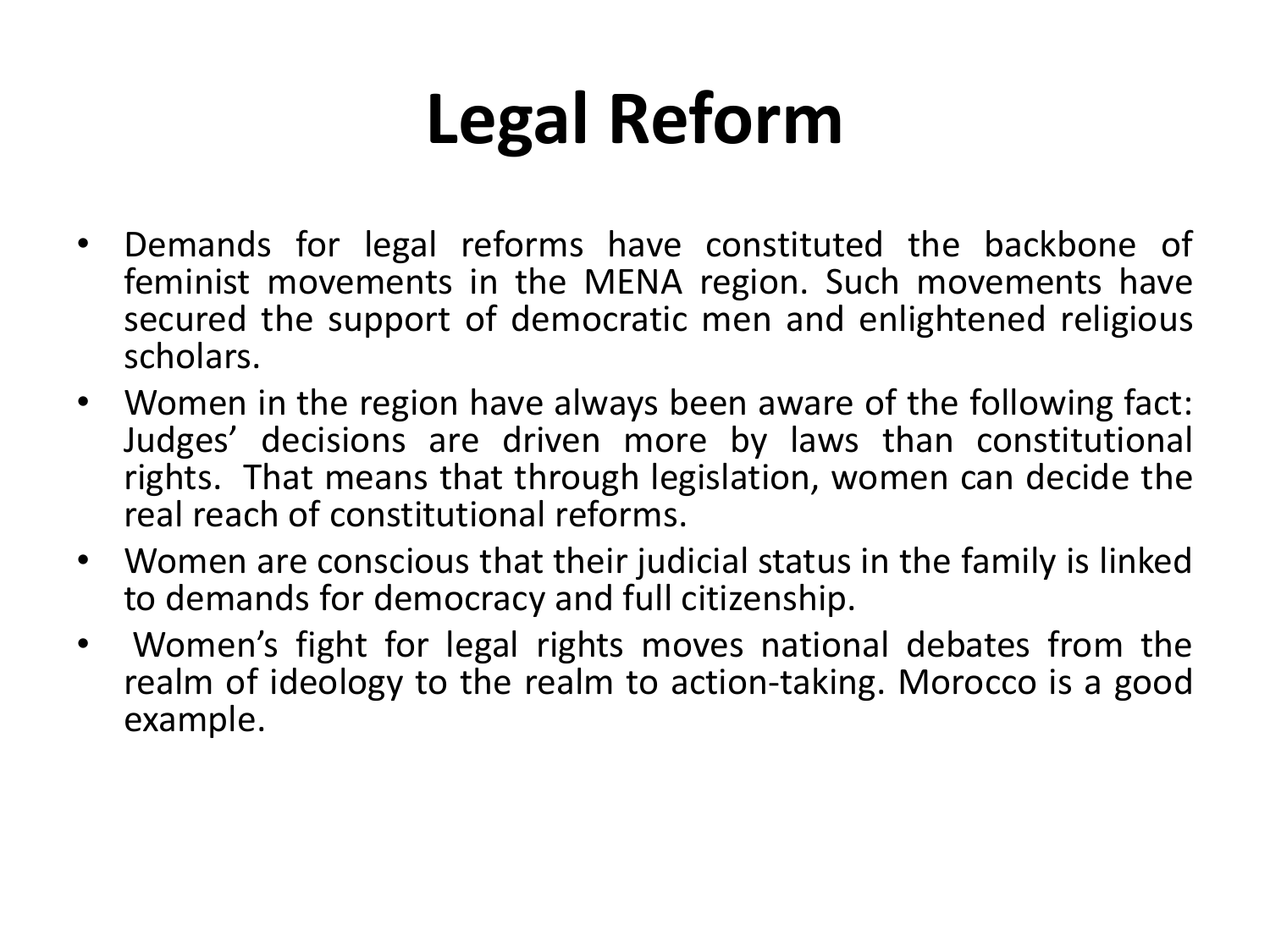## **Cultural, Religious and Symbolic Agencies**

- Important to note that Women did not only lead the first ascetic movement in Egypt as part of the early Christian search for Grace, they also celebrated Isis and constituted part of deity in Carthage. Women were also among the first to acknowledge Islam as a reaction to tribalism and poverty Which deprived them from owning property.
- Women fought seclusion and polygamy throughout centuries. When the MENA region was colonized, a combination of nationalism and self-empowerment allowed women to indulge in individual achievements and collective action and, thus, forge for themselves new identities and a new self-consciousness that turned them into members of organized resistance. These roles contributed to the transformation of mentalities.
- Women are strong at the symbolic level: women'related symbols have been used against the colonizes and against terror: Hand of Fatima.